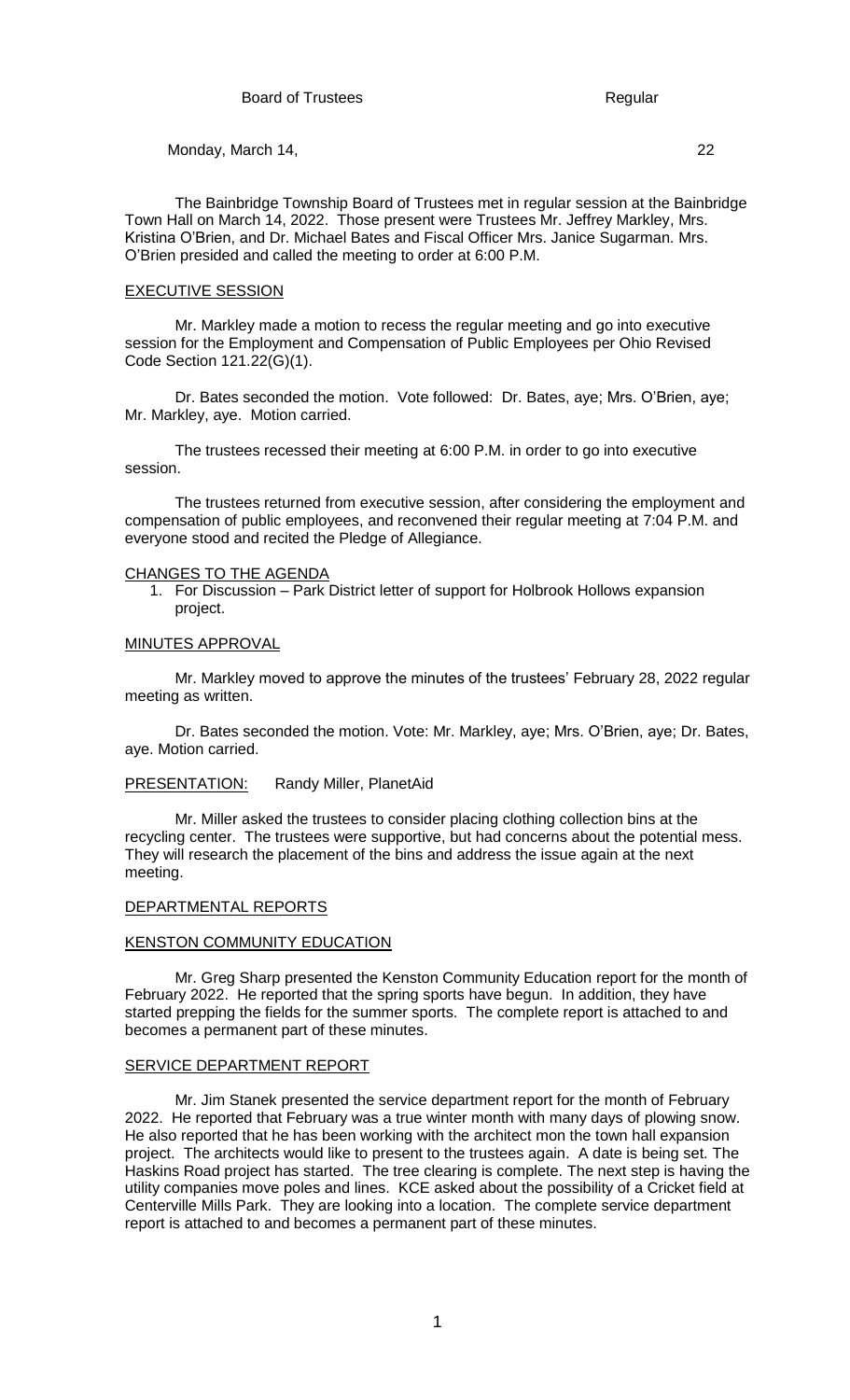FISCAL OFFICE REPORT

Mrs. Janice Sugarman presented the fiscal report for the month of February 2022. The general fund balance is \$2,281,104.69 as of February 28, 2022. She reported that the audit is still underway. The NOPEC funds have been approved for 2022 in the amount of \$29,799.00, and the township received a disbursement from 2021 in the amount of \$9,600.00. The township also received a third tax advance in the amount of 2.5 million. Permanent appropriations have been approved by the county. The complete fiscal report is attached to and becomes a permanent part of these minutes.

### PUBLIC COMMENTS

Mr. Chris Latkovic of Canyon Ridge asked the trustees if they could do anything about the noise coming from route 422. The trustees explained the process in place with ODOT, said that they have tried in the past, and offered that they did not believe there was anything they could do to help.

## FIRE DEPARTMENT – NEW BUSINESS

### Easter Egg Hunt Date Approval

The trustees were in general agreement to approve the date for the Fifth Annual Easter Egg Hunt on April 9, 2022 from 10:00 A.M. to noon at the Bainbridge Township Fire Department and the adjacent fields.

## Retirement of Public Employee – Vasko

Mr. Markley made a motion to approve the retirement of Firefighter Bryce Vasko from the Bainbridge Township Fire Department effective immediately per the recommendation of the fire chief and with many thanks for his 28 years of service to the township.

Dr. Bates seconded the motion that passed unanimously.

# Retirement of Public Employee – Swigonski

Mr. Markley made a motion to approve the retirement of Firefighter Michael Swigonski from the Bainbridge Township Fire Department effective immediately per the recommendation of the fire chief and with many thanks for his 23 years of service to the township.

Dr. Bates seconded the motion that passed unanimously.

### Training Request – Metz

Mr. Markley made a motion to approve the training request for Chief Lou Ann Metz to attend the Station Design Conference in Rosemont, IL from May 23-26, 2022 at an estimated cost of \$1,282.48 with the use of a township vehicle per the recommendation of the fire chief and as specified in the training request.

Dr. Bates seconded the motion that passed unanimously.

### Training Request – Burge

Mr. Markley made a motion to approve the training request for Assistant Chief Wayne Burge to attend the Station Design Conference in Rosemont, IL from May 23-26, 2022 at an estimated cost of \$1,082.48 with the use of a township vehicle per the recommendation of the fire chief and as specified in the training request.

Dr. Bates seconded the motion that passed unanimously.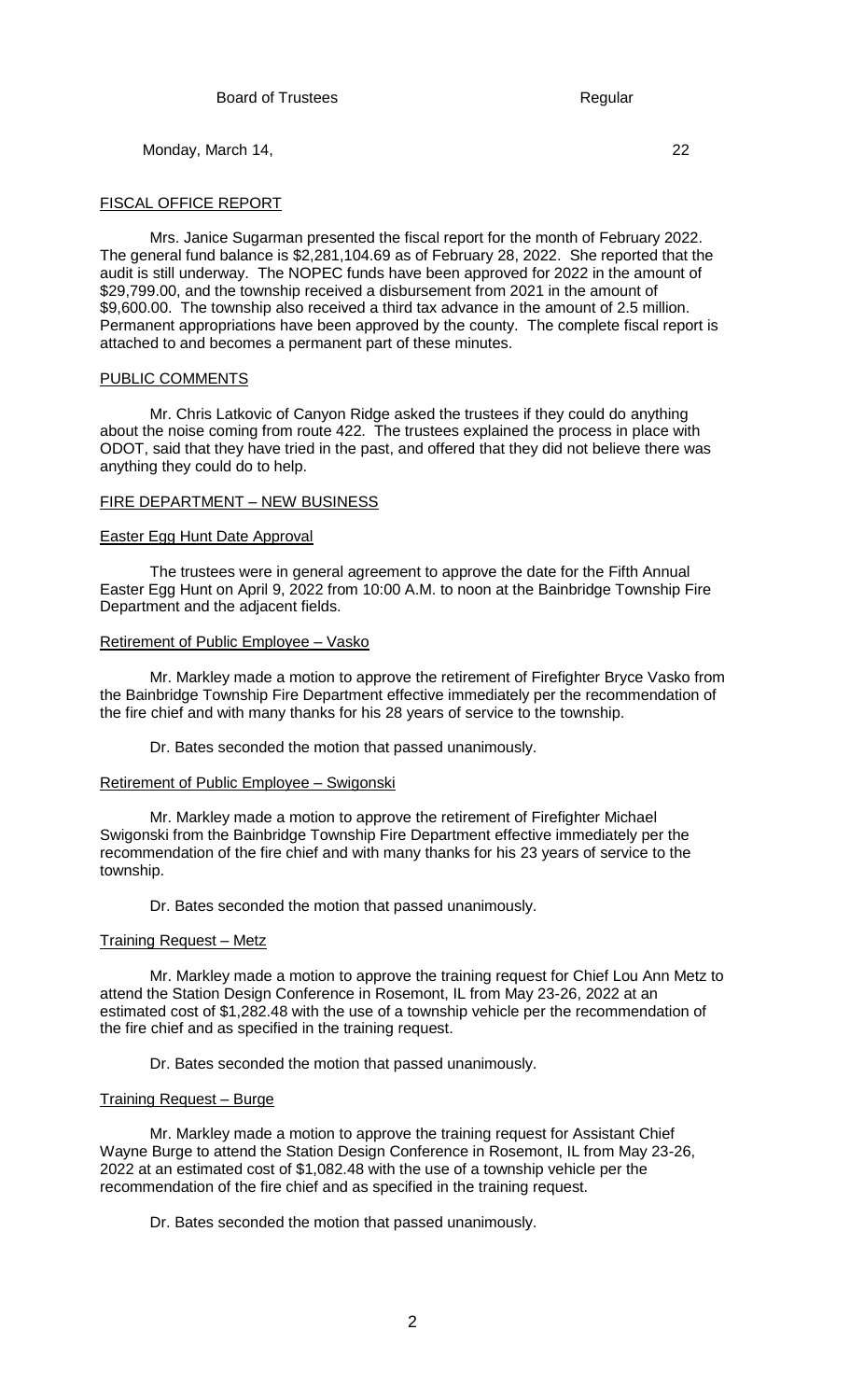Training Request – McClintock

Mr. Markley made a motion to approve the training request for Firefighter Paul McClintock to attend the Station Design Conference in Rosemont, IL from May 23-26, 2022 at an estimated cost of \$1,082.48 with the use of a township vehicle per the recommendation of the fire chief and as specified in the training request.

Dr. Bates seconded the motion that passed unanimously.

## SERVICE DEPARTMENT – NEW BUSINESS

## Change Order #1 and Final Pay Application – RC-BAI-V-2021

Mr. Markley made a motion to approve change order #1 for project RS-BAI-V-2021, the Resurfacing of Various Roads, which reflects a decrease in the total contract cost with Ronyak Paving, Inc. by \$5,339.00, per the recommendation of the service director and the Geauga County Engineer.

Dr. Bates seconded the motion that was passed unanimously.

Mr. Markley made a motion to approve the pay application for project RC-BAI-V-2021, the Resurfacing of Various Roads, in the amount of \$39,444.00 paid to Ronyak Paving, Inc. per the recommendation of the service director and the Geauga County Engineer. The township continues to hold back \$26,000.00 while awaiting test results on the evaluation of surface course placed.

Dr. Bates seconded the motion that was passed unanimously.

### Cemetery Deed - Boden

Mr. Markley made a motion to grant cemetery deed #628 for four graves in the amount of \$3,000.00 to Norman Boden of 18366 Snyder Road, Chagrin Falls, OH 44023.

Dr. Bates seconded the motion that was passed unanimously.

The trustees signed a Deed for Restland Cemetery, Section 13E, Lot No. 79, Graves 1, 2 and 3 and Section 13E, Lot No. 80 Grave 5. Mr. Maximus Yost and Mr. Jeff Villers attested to their signatures.

# Cemetery Deed - Krause

Mr. Markley made a motion to transfer two graves (Sec. 1 Lot 37 Graves 1 & 2) from cemetery deed #97 to deed #629 in the amount of Zero dollars to ReNae Jean Krause of 10451 Diagonal Road, Mantua, OH 44255, an heir of a former resident of the Township.

Dr. Bates seconded the motion that was passed unanimously.

The trustees signed a Deed for Restland Cemetery, Section 8, Lot No. 3, Grave 3 and Section 8, Lot No. 1 Grave 5. Mr. Maximus Yost and Mr. Jeff Villers attested to their signatures.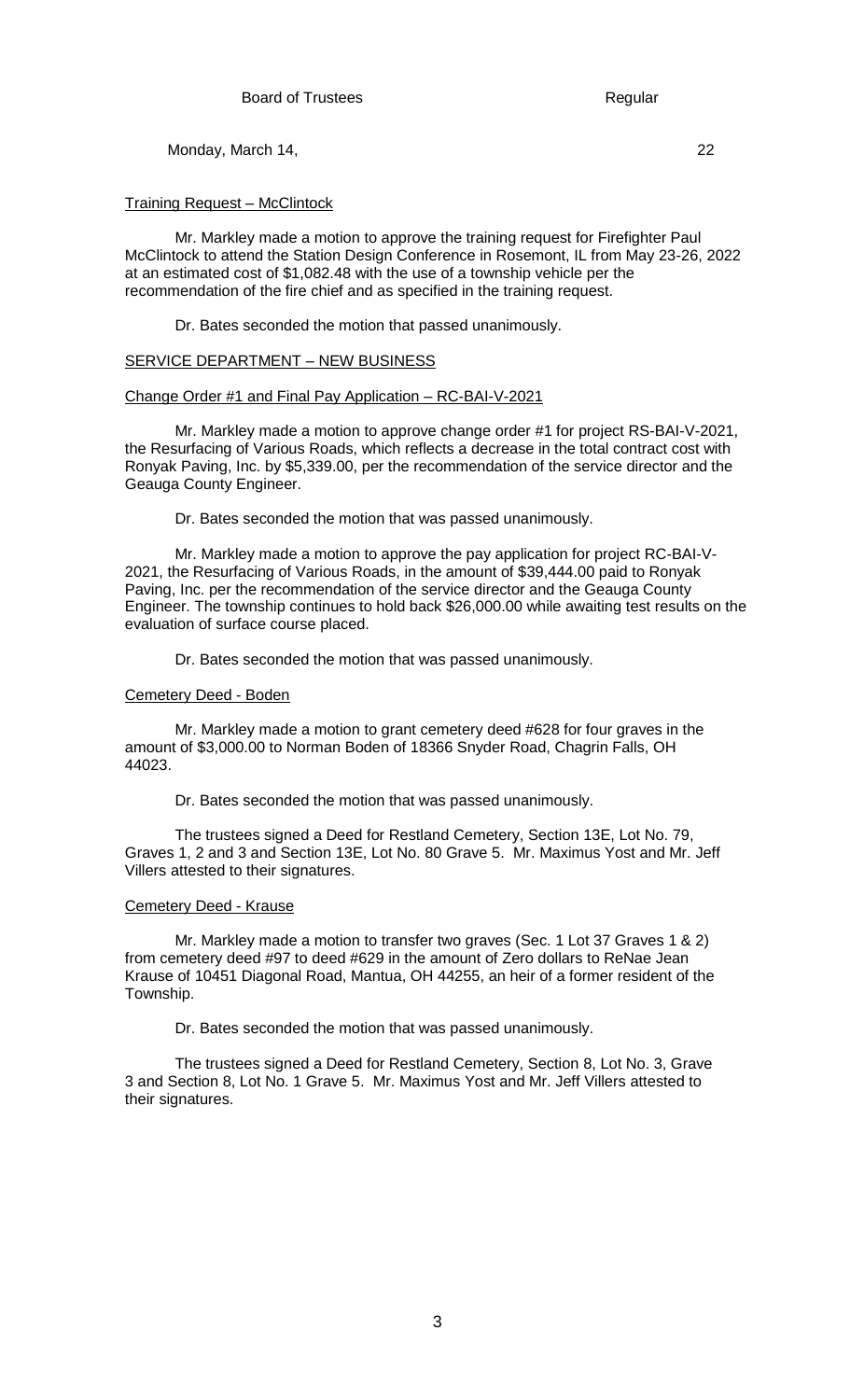## TOWN HALL – OLD BUSINESS

#### Health Care Renewal

Mr. Markley made a motion to approve the 24.5% renewal increase with Medical Mutual for 2022 and change the deductible for the township to \$4,000 for an individual and \$8,000 for a family with no change to the deductible paid by the employees based on the February 28, 2022 presentation by Mr. Brian Feliciano and Ms. Kim Klefman of Oswald Companies, and to give the fiscal officer authority to sign the renewal documents. In addition, the renewal includes \$1,500.00 for the township to be used for wellness programs.

Dr. Bates seconded the motion that was passed unanimously.

### TOWN HALL – NEW BUSINESS

#### Chagrin River Watershed Partners – Memorandum of Understanding

Mr. Markley made a motion to enter into a Memorandum of Understanding (MOU) between Bainbridge Township and Chagrin River Watershed Partners, Inc., from April 1, 2021 to March 31, 2026, to acknowledge certain duties undertaken by Bainbridge Township in fulfillment of a permit from the Ohio Environmental Protection Agency.

Dr. Bates seconded the motion that passed unanimously.

### FISCAL OFFICE - NEW BUSINESS

#### PURCHASE ORDER APPROVALS

Mr. Markley made a motion to approve the purchase orders listed below as submitted by the Fiscal Officer.

Dr. Bates seconded the motion that passed unanimously.

#### Purchase Order Request List

- 1. TNVC, Inc. Night Vision Goggles \$8,440.00 (Police)
- 2. DS Architecture Town Hall \$12,106.25 (General)
- 3. DS Architecture Town Hall Renovation/Remodel \$25,000.00 (General)

## EMERGENCY PO RATIFICATION

Mr. Markley made a motion to ratify the purchase order listed below as submitted by the Fiscal Officer.

*-* H & H Land Clearing, LLC - Tree Removal on Haskins Road - \$29,350.00 (Roads)

Dr. Bates seconded the motion that passed unanimously.

#### INVOICE APPROVALS

Mr. Markley made a motion to approve the invoices listed below as submitted by the Fiscal Officer.

Dr. Bates seconded the motion that passed unanimously.

#### **Invoices**

- 1. Cleveland Clinic @Work OSHA Required Physicals \$3,907.00 (Fire)
- 2. Cargill Incorporated Salt Fill Up 2022 \$15,192.17 (Roads)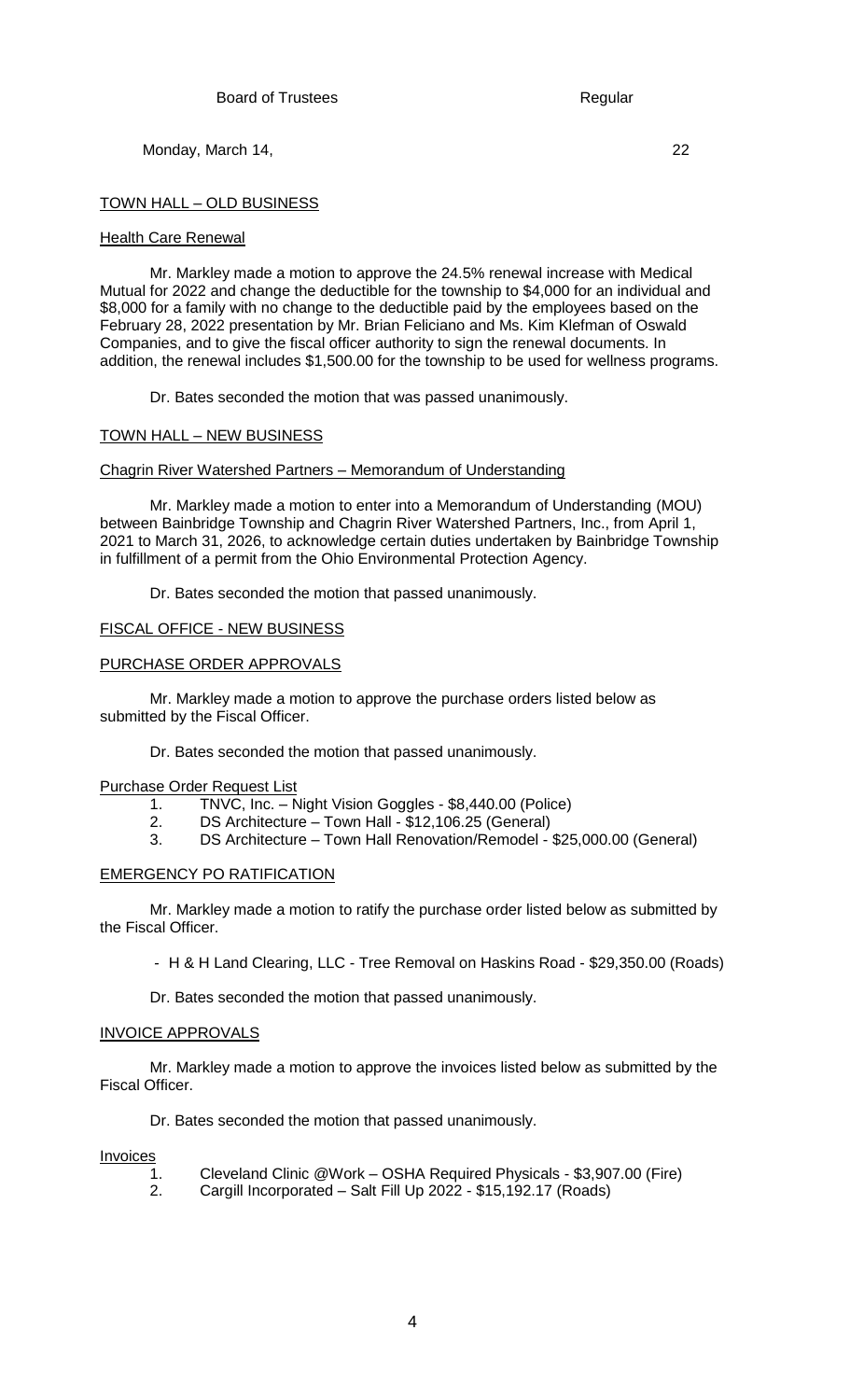# BLANKET CERTIFICATE APPROVAL

Mr. Markley made a motion to approve the blanket certificate listed below as submitted by the Fiscal Officer.

Dr. Bates seconded the motion that passed unanimously.

## Blanket Certificate

1. Roads – Operating Supplies - \$15,000.00

## FISCAL RESOLUTION APPROVALS

Mr. Markley made a motion to approve Resolution 03142022-A as submitted by the Fiscal Officer.

- Resolution to transfer from General Fund to the Road Fund for work performed by the Road Department in the month of February 2022 – \$1,685.04
- Dr. Bates seconded the motion that passed unanimously.

### Checks Dated March 1, 2022 through March 14, 2022

The trustees examined and signed checks and invoices from March 1, 2022 through March 14, 2022 consisting of warrants #38730 through #38836 in the amount of \$363,431.63.

NOTE: A register of said checks is attached to and becomes a permanent part of these minutes.

### ELECTRONIC TRANSACTIONS

Electronic transactions for the month of February 2022, #32-2022 through #58-2022 in the amount of \$716,678.13 are attached to and become a permanent part of these minutes.

### CORRESPONDENCE

None.

## PUBLIC INTERACTION

Mr. Jeff Villers of Snyder Road asked the trustees if they had engaged in any further conversations with Kenston Schools regarding the TIF at Geauga Lake. Mr. Markley said that he is having ongoing conversation with the treasurer and a member of the finance committee. He explained that he did not expect to see any TIF revenue until maybe 2024. He is working on a spreadsheet that he will share with the school that will help get everyone on the same page. Dr. Bates has also spoken to the finance committee member and both trustees said the conversations were all positive.

### LATE ADDITIONS

### Park District – Letter of Support for Expansion at Holbrook Hollows

The trustees were in general agreement to provide support for the expansion at Holbrook Hollows with the understanding that the trustees will rework the language in the letter. In addition, the trustees are not approving a site plan at this time.